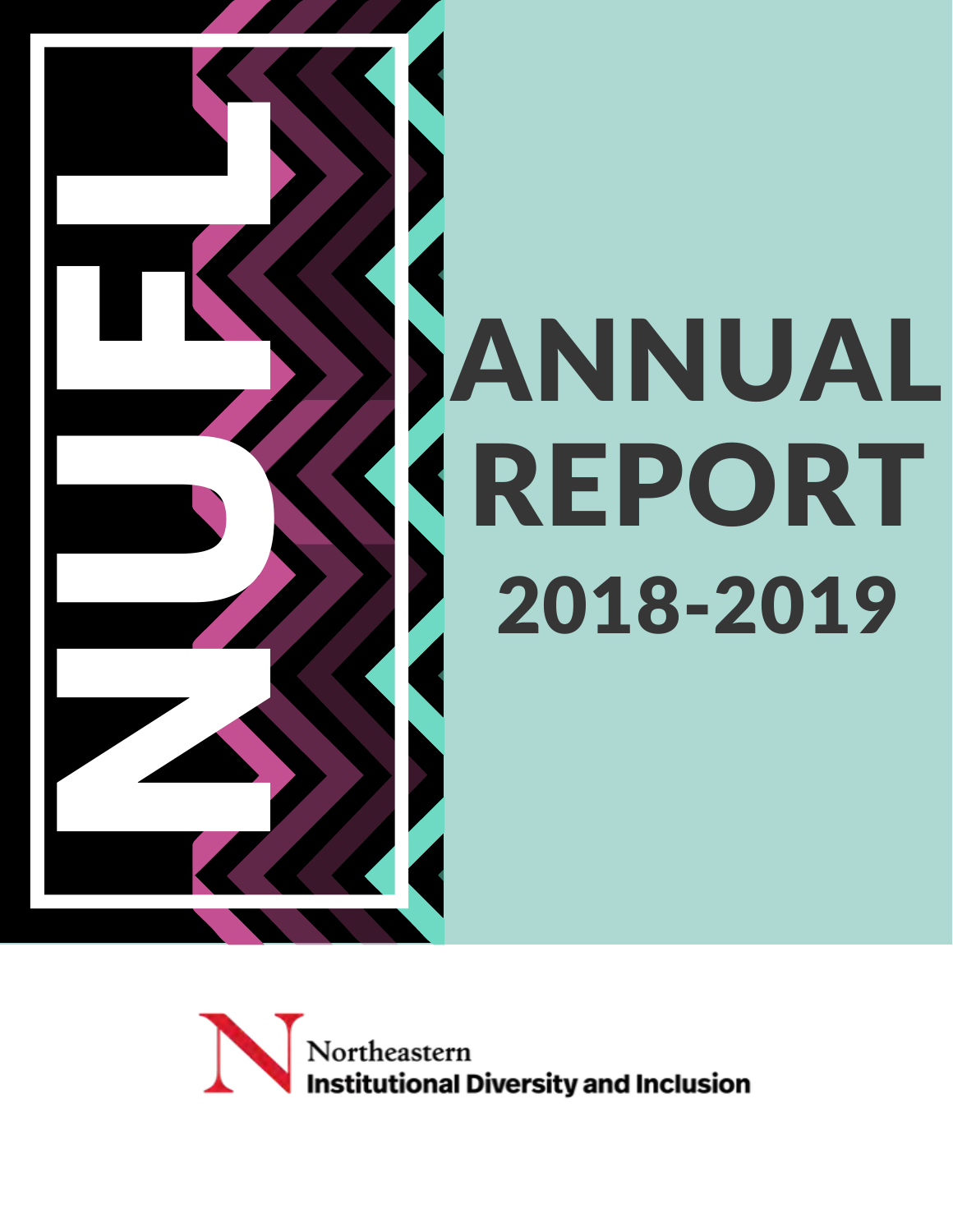

# **History**

**The Northeastern University Future Leaders began as an effort by the Office of Institutional Diversity & Inclusion to bring together young professionals from across the institution. After a call for planning committee members in the summer of 2018, the group officially launched in October 2018.** 

**This group aims to provide a space for young professionals, future leaders, and others in the early to middle stages of their career trajectories who are seeking to develop and strengthen their long-term opportunities and impact across Northeastern's global campuses. This group provides young professionals and those new to Northeastern with mentoring, professional development, networking opportunities, and a sense of community across departments.**

# Mission and **Objectives**

**NUFL's mission is to establish a community of faculty and staff across the institution who seek to advance as higher education professionals. We do so through networking opportunities, events, and programs that focus on:**

- **Personal and Professional Development**
- **Career Advancement**
- **Community and Social Engagement**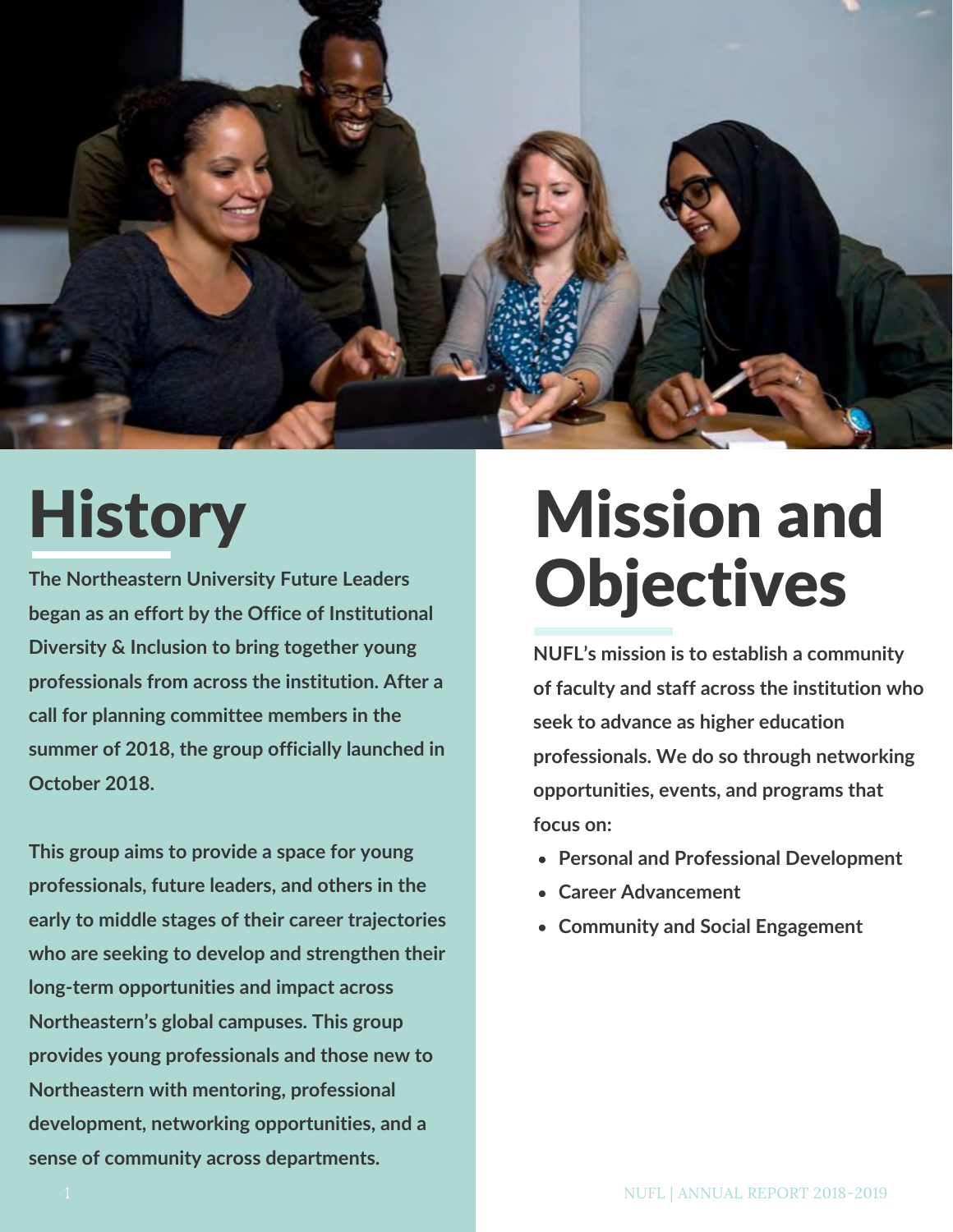# Members of the NUFL Planning Committee

**2018-2019**

**Emily Talley David Dawson Audrey Grace Anthony Wilder Laura Adrien Marisa Luse Sri Teja Kotha Taryn Anastas Abhishek Kumar**

**Office of the Provost College of Science Institutional Diversity & Inclusion Institutional Diversity & Inclusion College of Engineering City & Community Affairs Procurement Services Khoury College of Computer Sciences College of Engineering**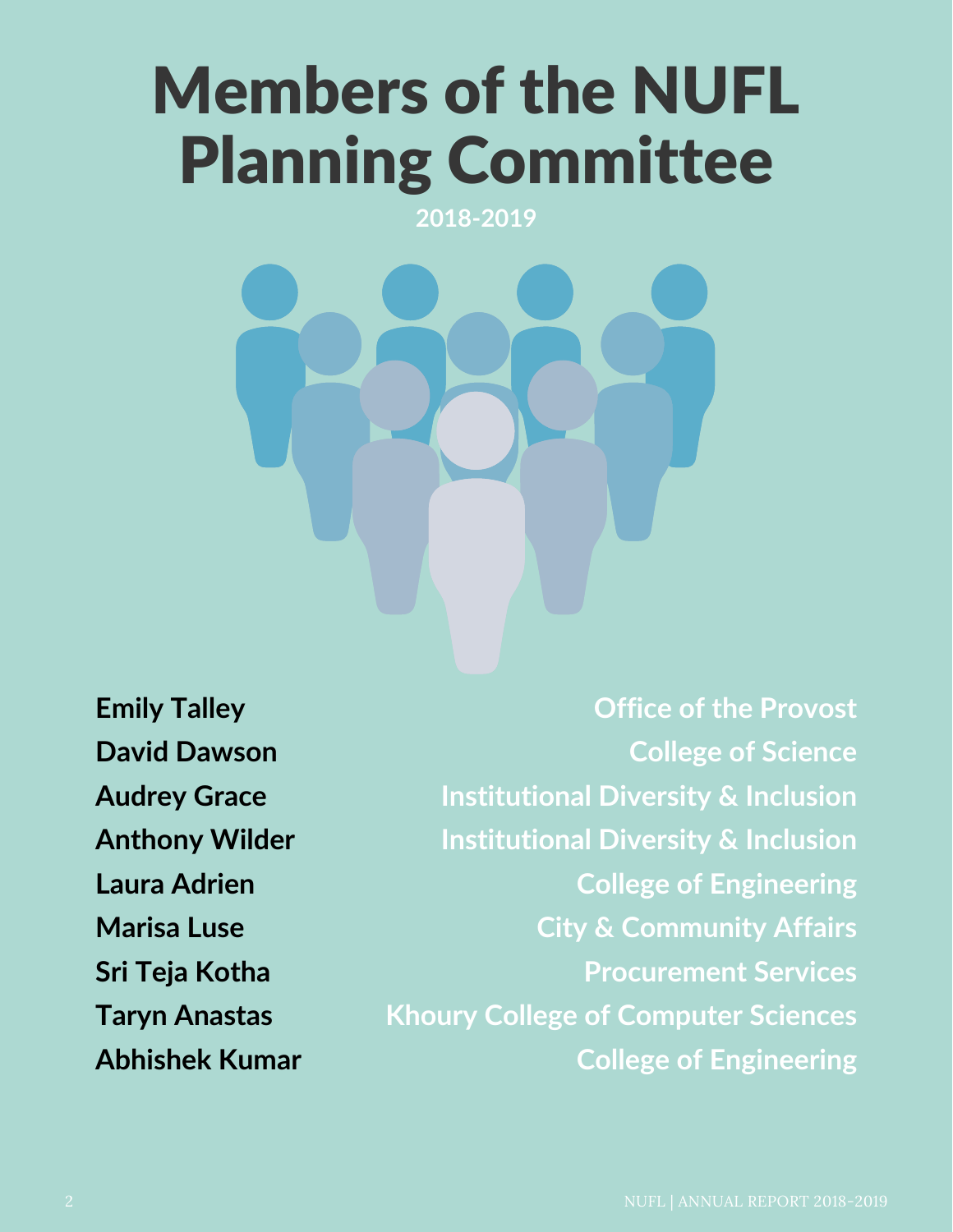# 2018 - 2019 Events

**NUFL host semesterly workshops and community building events focused on bringing together young professionals from across Northeastern.**



| <b>TITLE</b>                                                | <b>PRESENTER(S)</b>                      | # OF<br><b>PARTICIPANTS</b> |
|-------------------------------------------------------------|------------------------------------------|-----------------------------|
| <b>NUFL Welcome</b><br>Party                                | <b>NUFL Planning</b><br><b>Committee</b> | 30                          |
| <b>Advocating for</b><br>Yourself                           | <b>Diane Levin</b>                       | 37                          |
| <b>NUFL Lunch</b><br><b>Meetup</b>                          | <b>NUFL Members</b>                      | 11                          |
| <b>NUFL Social:</b><br><b>Gallery 360</b>                   | <b>NUFL Members</b>                      | 13                          |
| <b>Managing the</b><br>Performance<br><b>Review Process</b> | Dr. John Armendariz                      | 16                          |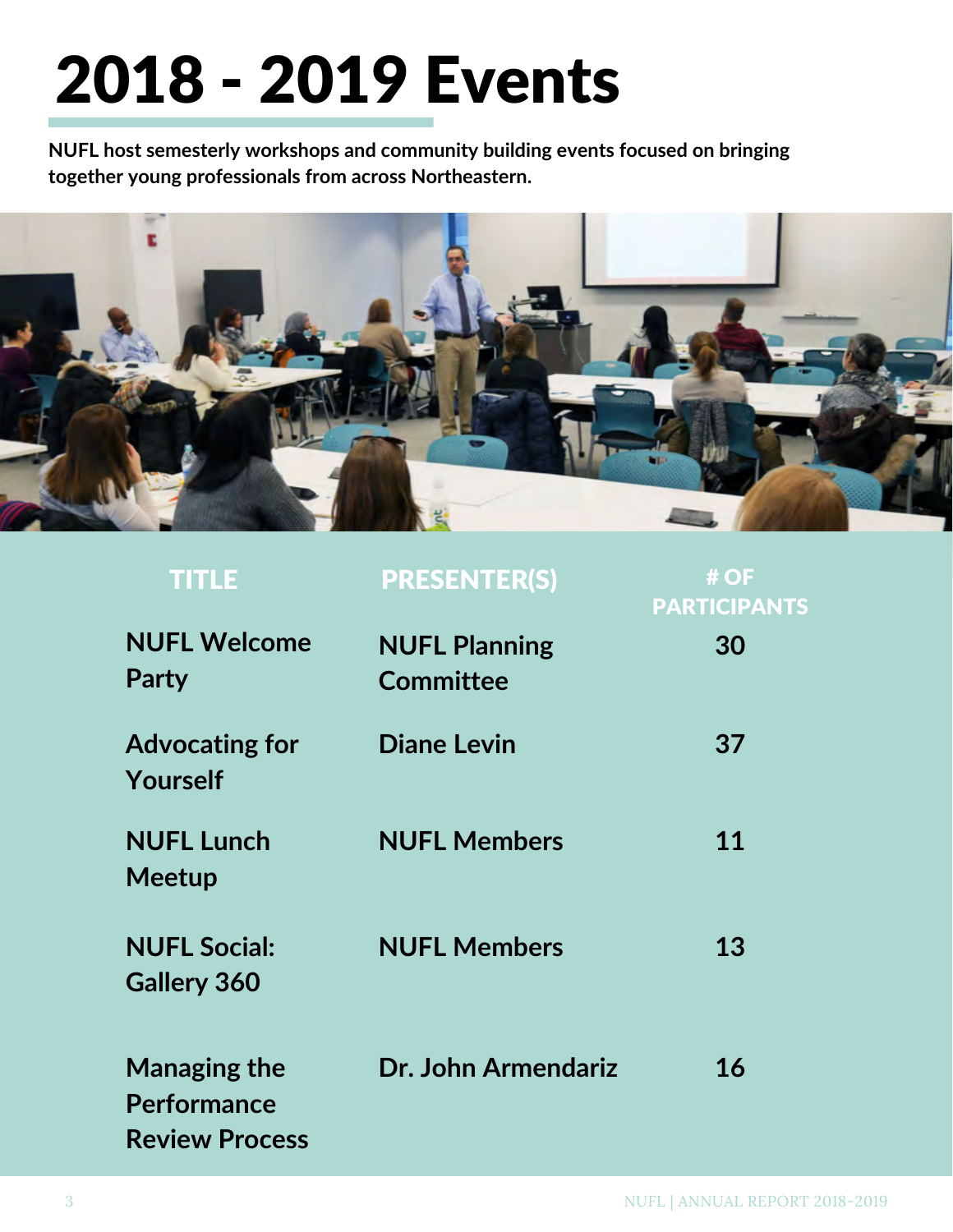



#### **ADVOCATING FOR YOURSELF WITH DIANE LEVIN**

## **FEEDBACK**

**"I really enjoyed the presentation and the exercises to help me self-assess and see how I can work on negotiation in my current position as well as in the future."**

**"It was a safe and inclusive space where I could be heard."**

**"Helped me gain confidence in negotiating."**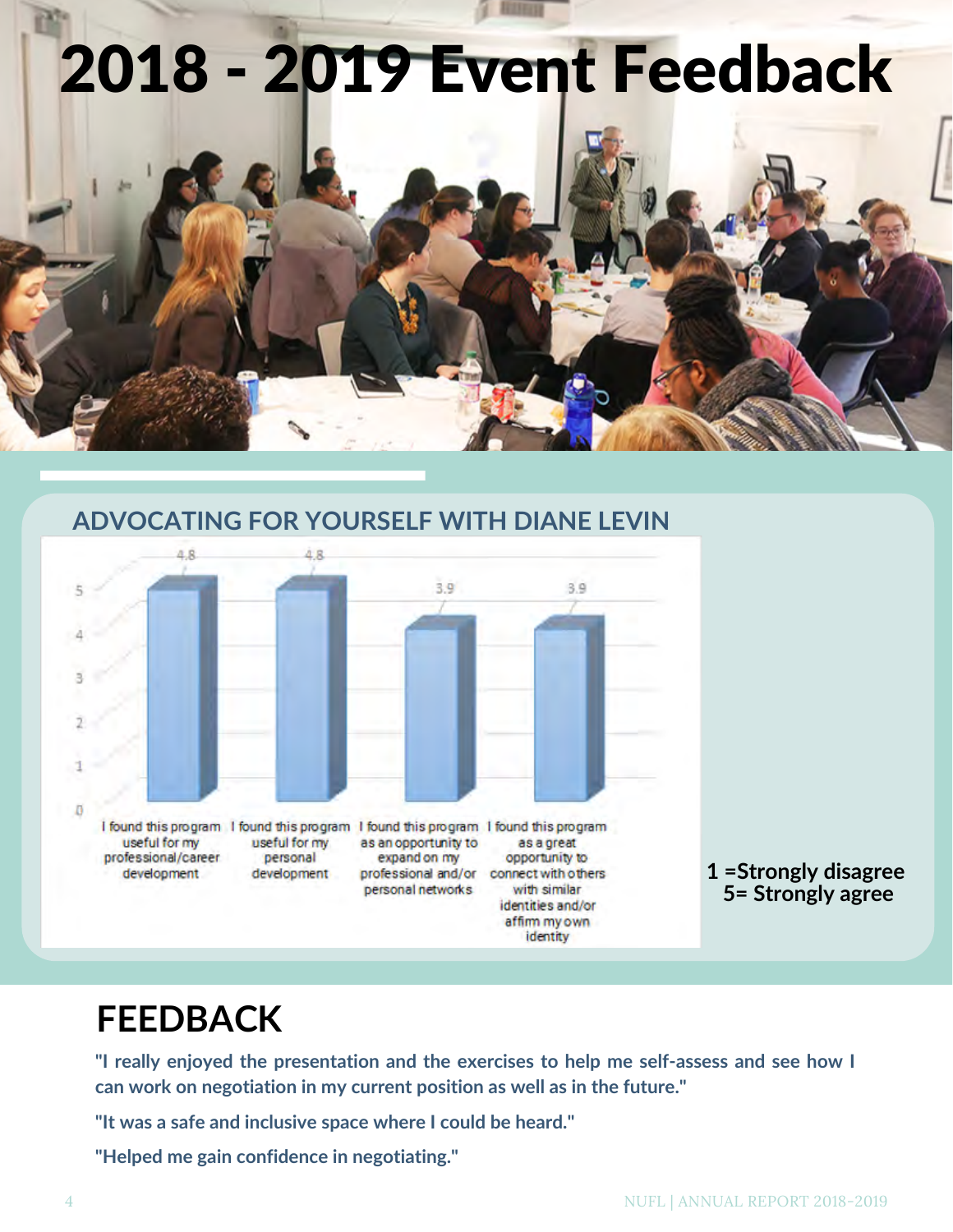



### **MANAGING THE PERFORMANCE REVIEW PROCESS**

## **FEEDBACK**

**"I appreciated the questions that were asked by the attendees which led to a great conversation at the end of the presentation."**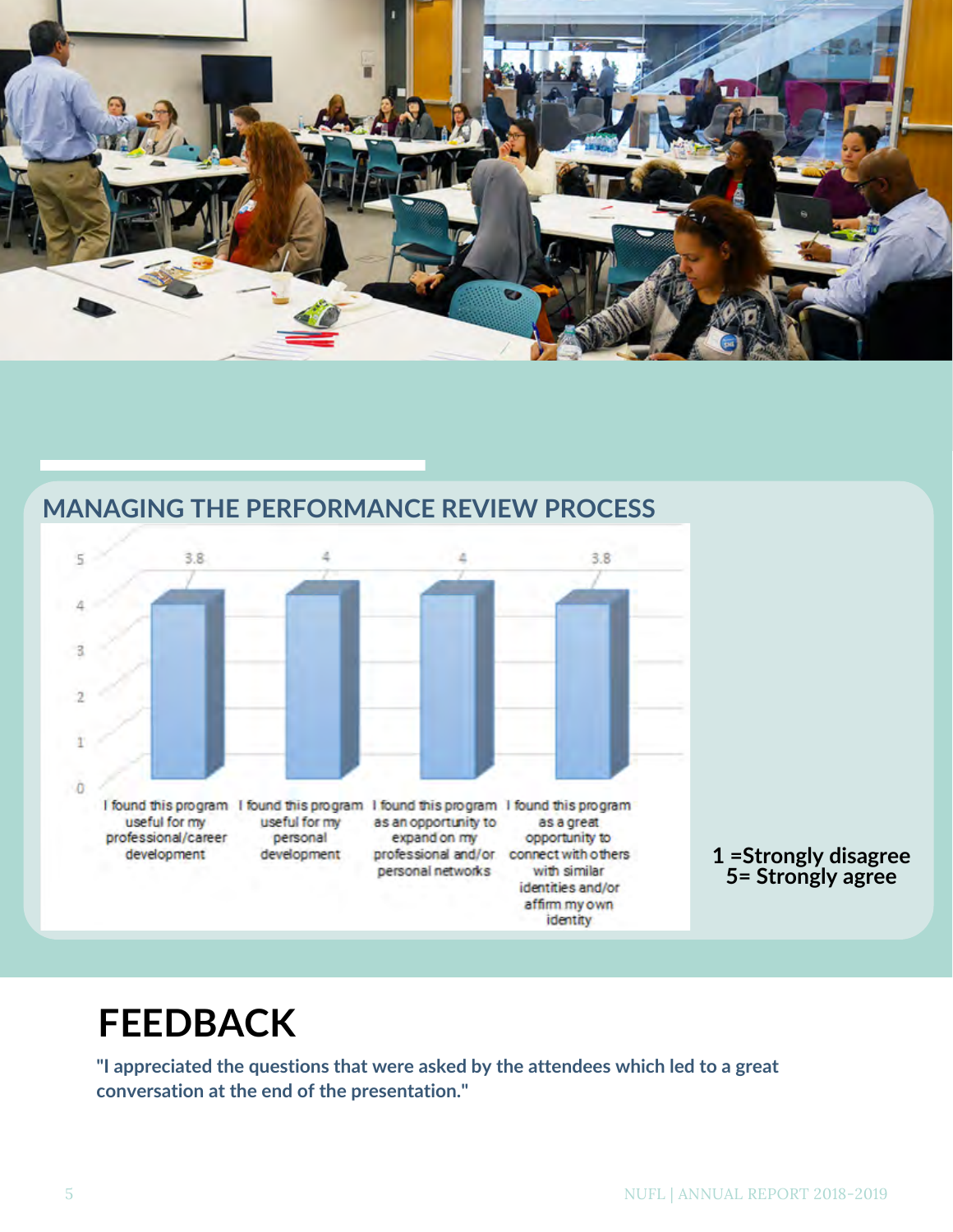## **MEMBER TESTIMONIALS**

*"My experience with NUFL deeply aligns with my all-time favorite quote - "Tell me and I forget, teach me and I remember, involve me and I learn". When I was first introduced to this group, I was not sure what the outcome would be. Today, I feel very happy and proud to be a part of it as it has motivated me and laid a foundation to develop my professional relationships and networking. The way NUFL has aligned professional development along with community engagement makes it stand as a unique group on campus. I still remember my first day attending the planning committee meeting with high levels of anxiety, but the best part was the confidence I have gained walking out of the room after the meeting. NUFL is the first diverse group which I joined on campus expanded my horizons in thinking about professional communication, diversity and also so many fun facts !!!! A thank you is not enough when compared to the impact NUFL has on me both personally and professionally. I look forward to enhancing my skills and grow with the group in the coming years. "*

#### *- Sri Teja Kotha, Procurement Assistant, Procurement Services*

*"I have been at Northeastern for almost four years, and being a part of NUFL this year has fundamentally enriched my career and my life. The group's events cover a variety of meaningful topics that members might not otherwise take the time to consider, and the discussion content always leaves me feeling optimistic. In particular, a presentation on negotiation by University Ombuds Diane Levin opened my eyes to how the negotiation process can serve as a positive and productive conversation for all parties involved, rather than feeling like a one-sided confrontation. I am grateful for NUFL's impactful presence in my life and in the university thus far, and I look forward to my continued involvement in its events. "* 

*- Mary French, Executive Assistant to the Provost, Office of the Provost*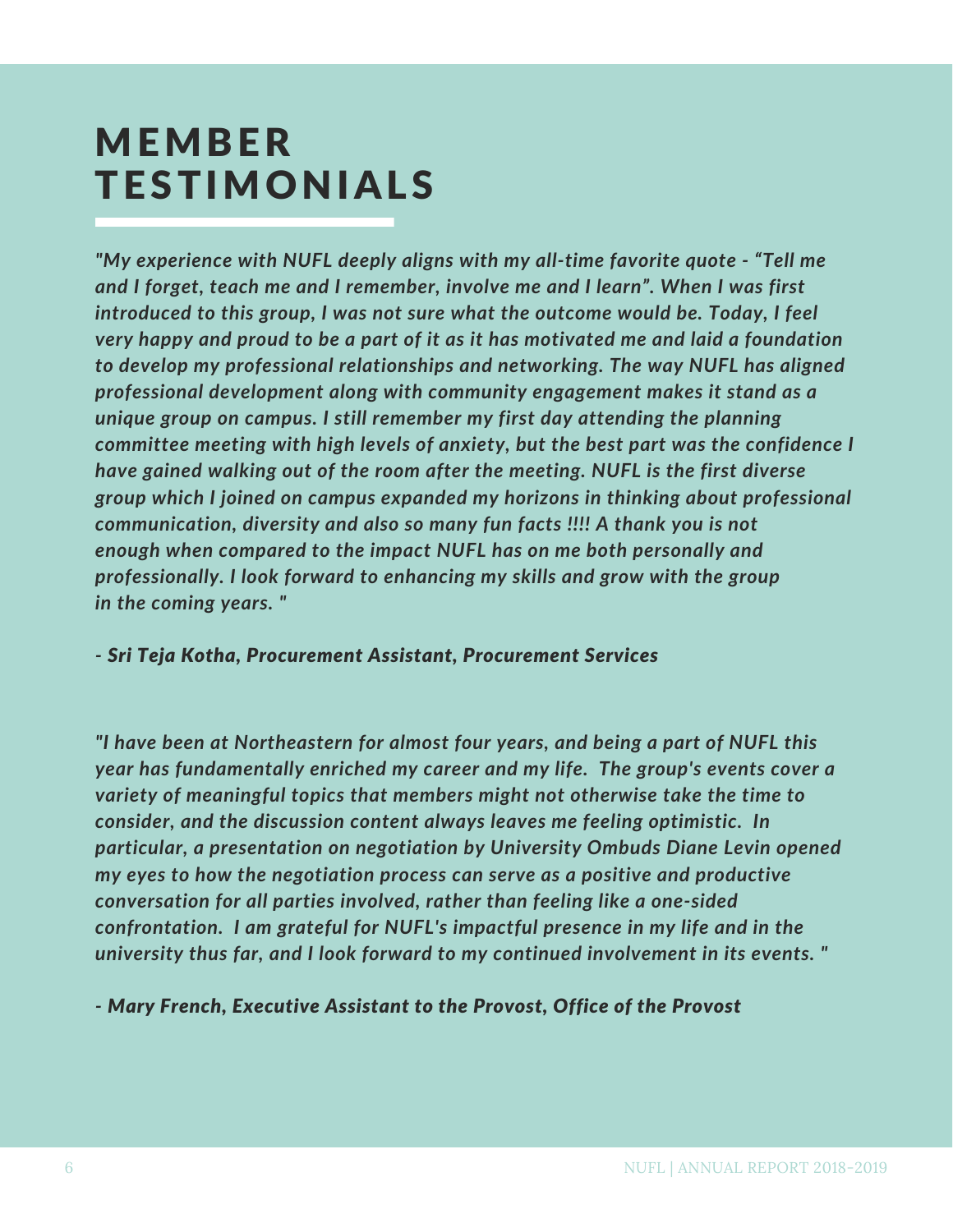## C O - C H A I R **TESTIMONIALS**

*"For me, the initial appeal of NUFL was the chance to meet colleagues from across the campus. Northeastern is a large institution and though we may communicate with each other on a regular basis, it is common to remain siloed in our own departments. NUFL has allowed me to break out of my shell. I've been challenged to improve my communication skills and am surrounded by a highly supportive group of co-workers. I've been grateful to work with exceptional and accomplished people who care about each other's success. When a leadership position became available I had to consider what my contribution would be. Ultimately, I signed on as co-chair to collaborate with the planning committee on identifying and providing new professional and personal development opportunities for NUFL's membership. I look forward to continuing to support NUFL's goals as we collectively pursue our individual and community-wide growth."* 

#### *- David Dawson, Academic Advisor, College of Science*

*"At our inaugural welcome event in September 2018, one of the most common things I heard from attendees was that Northeastern is a huge university, full of experts contributing to their field and to the institution, and that it is an excellent place to develop one's career - but that it can also be a daunting place to find one's community. Since its inception, I've watched NUFL take shape as both a professional organization and a supportive space. In our workshop on advocacy last fall, Diane Levin challenged us to step outside of our comfort zone and keep asking for new things, and nowhere have I seen more of that then with the Planning Committee. Our Planning Committee members have enthusiastically stepped up to take on projects that showcase their strengths and design opportunities for the group that reflect their passions. Every event we host speaks to the vision and leadership potential of our members. It is an honor to lead such an extraordinary team, who inspires me daily to be a better servant-leader. In general, being a part of NUFL has significantly expanded my understanding of the university and my Northeastern network. NUFL reminds me every day that Northeastern is a place where you can learn from anyone, anywhere."* 

#### *- Emily Talley, Executive Assistant for Budget, Planning and Administration, Office of the Provost*